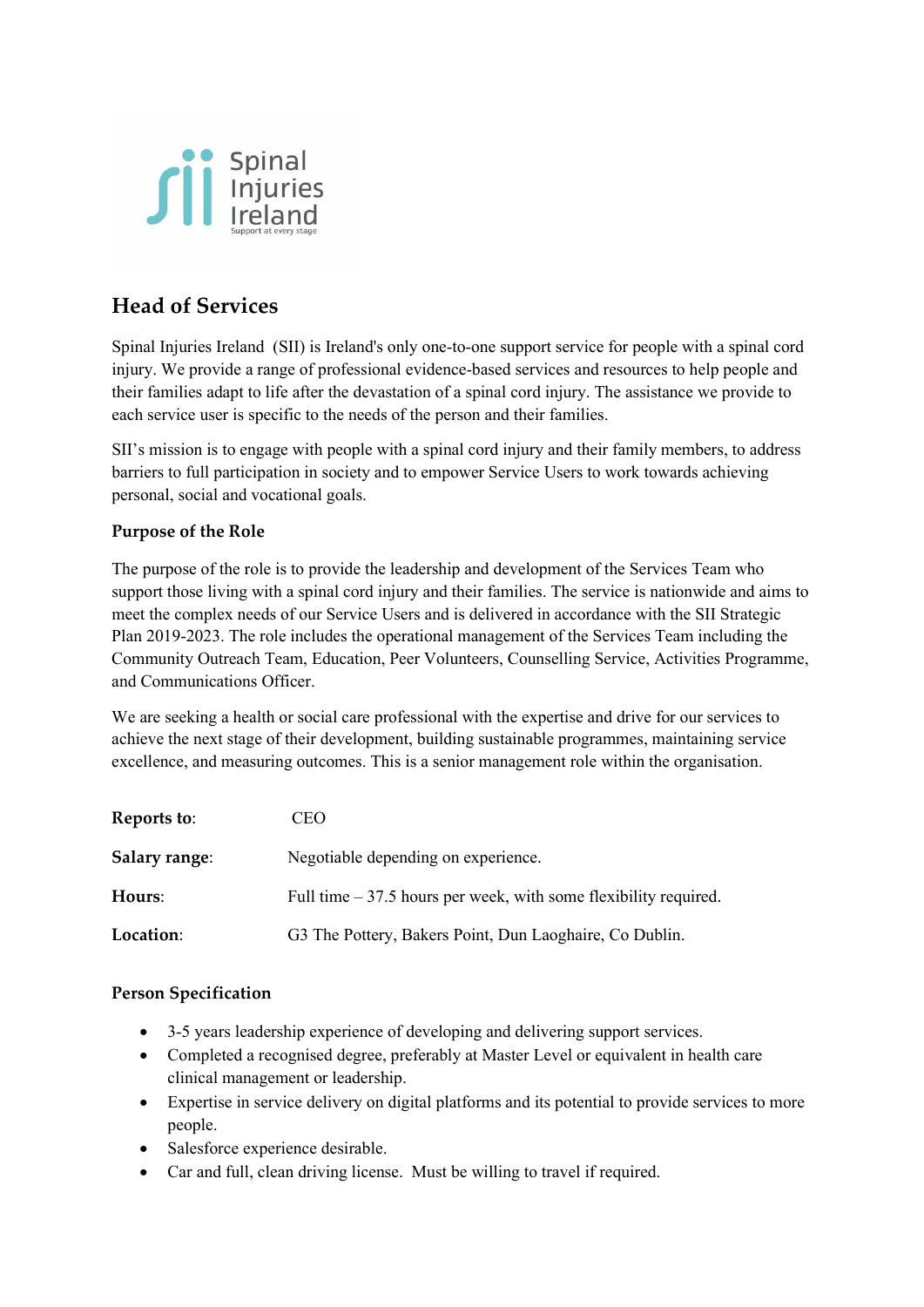# **Key Duties and Responsibilities**

## **Professional Leadership**

- Provide strategic leadership direction for services which results in the delivery of effective, efficient quality assured services.
- Provide advice to the Management Team on issues relating to statutory requirements and professional practice in relation to HSE section 39 Service Level Agreement.
- Maintain and develop good collaborative working relationships and communications with appropriate statutory, professional, hospitals, community and voluntary organisations by representing SII as required.
- As a member of the Executive Management Team, advise the CEO and Board on service delivery and outcomes.
- Have proven management and leadership skills with an ability to communicate, negotiate and be influential at all levels across services from NRH, Major Trauma Units and Centres and at community level.
- Have broad knowledge and experience of disability services.
- Have knowledge and experience of collaborating with people with a Spinal Cord Injury and/ or neurodegenerative conditions.
- Ability to work with business, corporate and other charitable agencies.
- Develop, maintain and continuously review standards for services delivery.
- Present on the work of SII as required.
- Ensure SII acts as the patient / client advocate by ensuring that all gaps / needs are raised with the CEO.

## **Service Change & Development**

- Develop, define and implement the core services which will be offered to SII Service Users to include outreach, vocational, educational and activities, peer support and counselling services.
- Lead on service change and development in line with the Strategic Plan.
- Develop, initiate, and participate in quality improvement plans (QIP's).
- Lead on networking across organisations nationally and internationally to benchmark services provided by SII.
- Produce strong business case for future service development.
- Plan and execute development of strategic planning for  $2023 2028$ .
- Motivate and monitor the Team to achieve organisational and individual goals.
- Consult with Fundraising and Finance to support operations in line with allocated budget.
- Seek opportunities to promote SII services with key stakeholders.

## **Standards, Governance, Quality & Services**

- Ensure the services offered by SII are provided in a safe, effective, efficient, timely and appropriate manner.
- Develop and maintain a quality system for the review of services.
- Provide and review monthly reports on service delivery.
- Manage and lead the staff delivering SII services in line with operational policies.